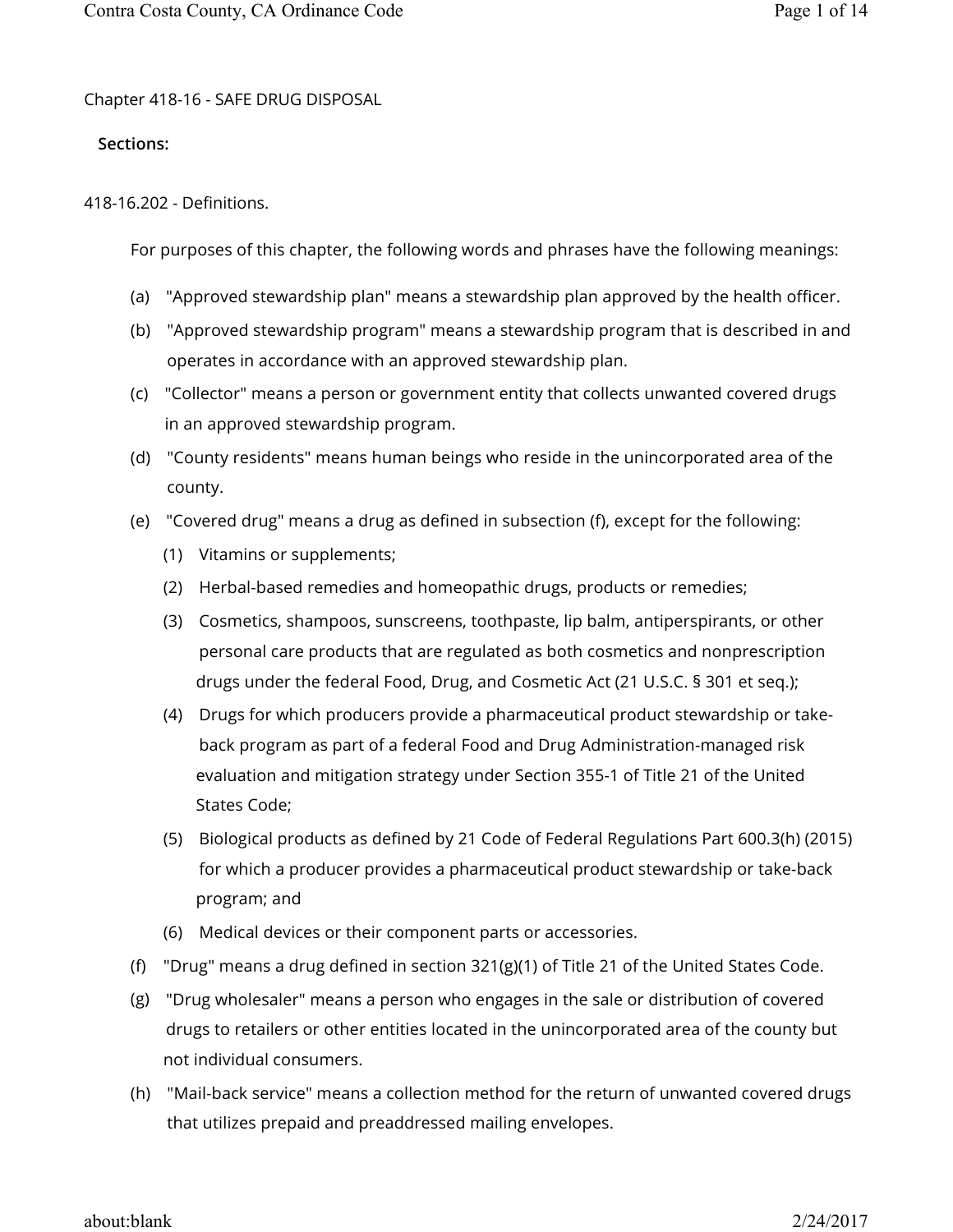- (i) "Manufacturing" means the production, preparation or compounding of a drug, but does not include the repackaging or relabeling of a drug or the preparation, compounding, packaging, labeling, dispensing or distribution of a drug by a practitioner in the course of his or her professional practice.
- (j) "Manufacturer" means a person engaged in manufacturing.
- (k) "Pharmacy" means a place licensed by the State of California Board of Pharmacy where the practice of pharmacy is conducted.
- (l) "Producer" means the manufacturer of a covered drug that is sold or distributed in any form in the unincorporated area of the county.
- (m) "Retail pharmacy" means a pharmacy licensed by the State of California Board of Pharmacy for the retail sale and dispensing of drugs.
- (n) "Stewardship plan" means a written document that describes a stewardship program.
- (o) "Stewardship program" means a program operated by or on behalf of a producer that provides for the collection, transportation and disposal of unwanted covered drugs generated by county residents.
- (p) "Stewardship organization" means a person designated by a producer to develop or implement a stewardship plan or operate a stewardship program on behalf of the producer.
- (q) "Unwanted covered drug" means any covered drug that a county resident has obtained and intends to discard, or has discarded, or has abandoned.

418-16.204 - Drug wholesalers.

Within sixty days after the effective date of this chapter, and no later than April 1 of every year thereafter, a drug wholesaler shall submit written notification to the health officer of the names and manufacturers of all covered drugs that the drug wholesaler sells or distributes in the unincorporated area of the county.

(Ord. No. 2016-24, § IV, 12-20-16)

# 418-16.206 - Producers.

A producer shall satisfy all of the obligations set forth in this section, either individually, jointly with other producers, or by and through a stewardship organization:

### about:blank 2/24/2017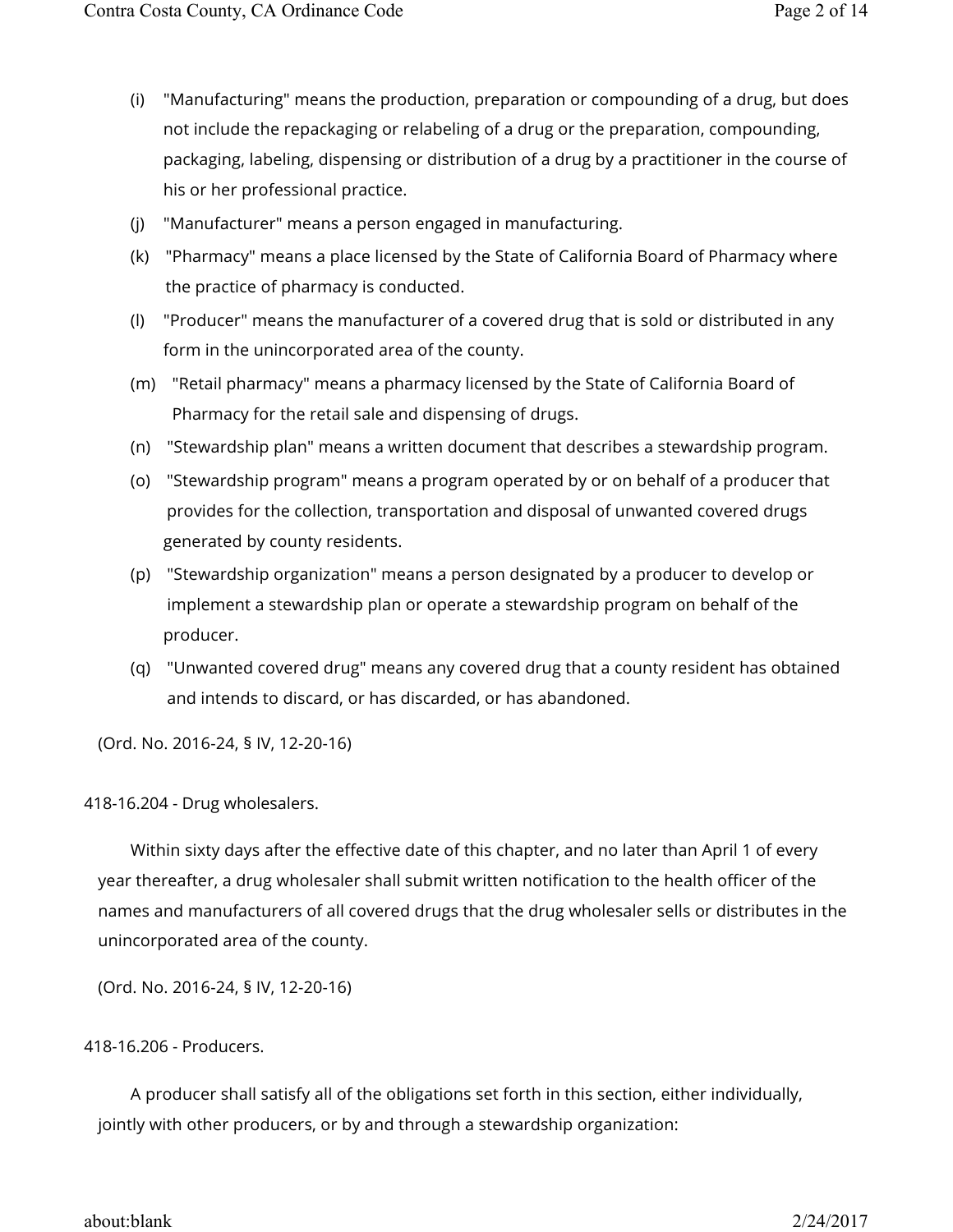- (a) Notice of Intent.
	- (1) Within six months after the effective date of this chapter, a producer shall provide written notice to the health officer of the producer's intent to participate in a stewardship program.
	- (2) Within six months after the commencement of sale or distribution in the unincorporated area of the county of a covered drug manufactured by the producer, a producer that has not submitted the notice described in subsection (a)(1) shall submit that notice to the health officer.
- (b) Identification of Operator.
	- (1) Within nine months of the effective date of this chapter, a producer shall provide written notice to the health officer of the name of, and contact information for, a person who operates or will operate a stewardship program in which the producer intends to participate.
	- (2) Within nine months of commencement of sale or distribution in the unincorporated area of the county of a covered drug manufactured by the producer, a producer who has not submitted the notice described in subsection (b)(1) shall submit that notice to the health officer.
- (c) Notification to Retail Pharmacies and Law Enforcement.
	- (1) Within nine months after the effective date of this chapter, a producer shall provide written notices to all retail pharmacies located in the county and all law enforcement agencies with jurisdiction in the county of the opportunity to participate as collectors. The notice must explain the process for entering into an agreement to participate in the stewardship program.
	- (2) Within nine months of commencement of sale in the unincorporated area of the county of a covered drug manufactured by the producer, a producer who has not provided the notices described in subsection (c)(1) shall provide those notices to the designated recipients.
	- (3) Annually after providing the notices required under subsections (c)(1) or (c)(2), a producer shall provide the same notices to all nonparticipating or new retail pharmacies located in the county.
- (d) Plan Submission; Fee.

(1)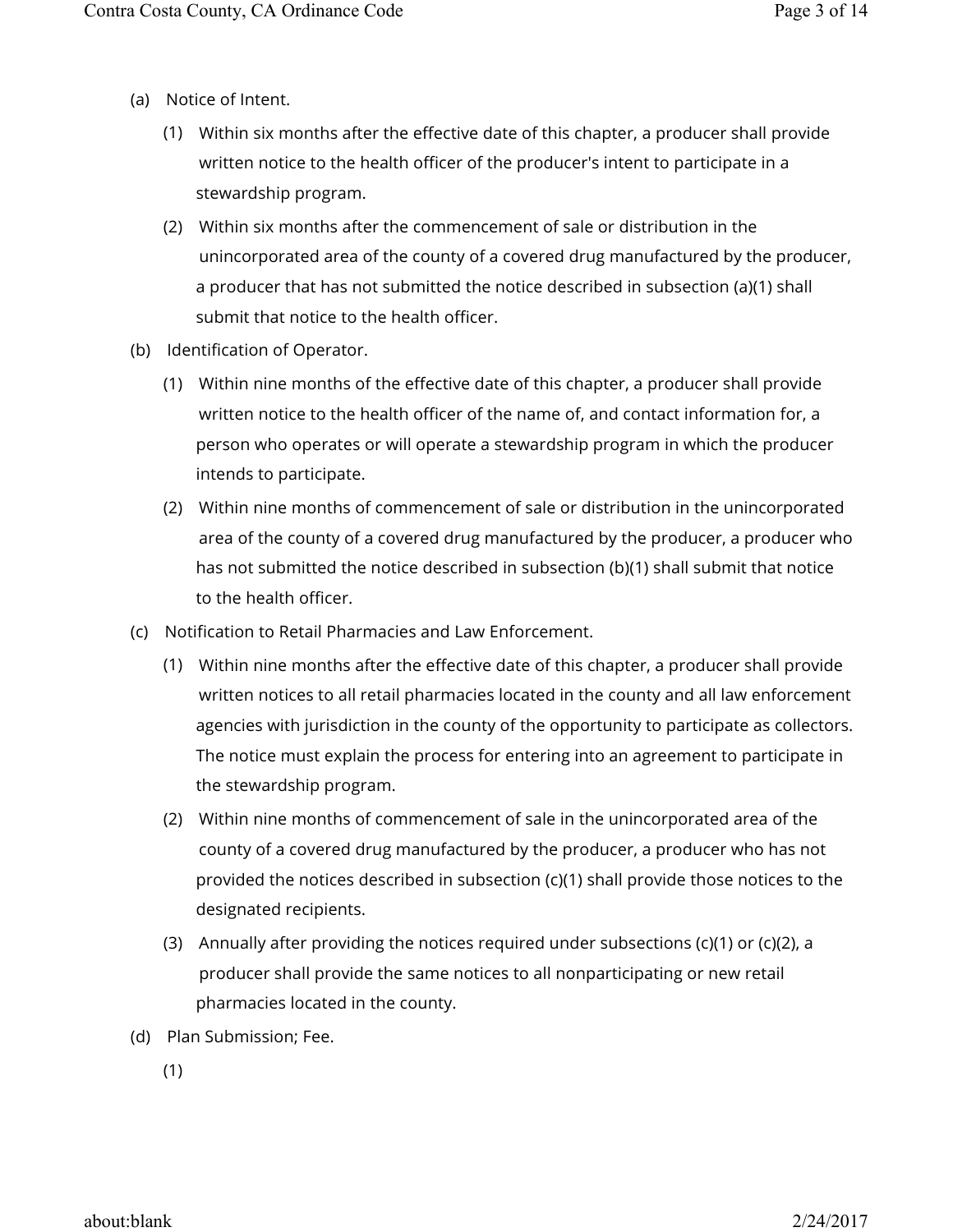Within one year after the effective date of this chapter, a producer shall submit to the health officer a stewardship plan that conforms to the requirements set forth in Section 418-16.208, together with payment of a fee established by the board by resolution.

- (2) Within one year after commencement of sale in the unincorporated area of the county of a covered drug manufactured by the producer, a producer who has not submitted a stewardship plan under subsection (d)(1) shall submit to the health officer a stewardship plan that conforms to the requirements set forth in Section 418-16.208, together with payment of a fee established by the board by resolution. If a producer seeks to participate in an existing approved stewardship program in lieu of commencing a new stewardship program, the plan required by this subsection must be an amended stewardship plan, and the amended stewardship plan must be submitted by all of the producers identified in the amended plan.
- (e) Plan Implementation.
	- (1) Except as set forth in subsection (e)(2), within ninety days after the health officer's approval of a stewardship plan under subsection 418-16.210(b), a producer shall implement the plan by commencing operation of the stewardship program described in the plan. Commencement of operations of an approved stewardship program must include:
		- (A) Establishment of the drop-off sites and mail-back services identified in the approved stewardship plan.
		- (B) Public notice of the availability of unwanted covered drug collection services through postings at collection sites and advertising in local media.
	- (2) Changes to an approved stewardship program that are set forth in an amended stewardship plan that has been approved by the health officer under subsection 418-16.212(a)(1) must be implemented by the participating producer(s) within ten business days after the approval.
- (f) Program Participation. A producer shall participate in an approved stewardship program by providing for the continued operation of an approved stewardship program in accordance with an approved stewardship plan.

(Ord. No. 2016-24, § IV, 12-20-16)

418-16.208 - Content of stewardship plans.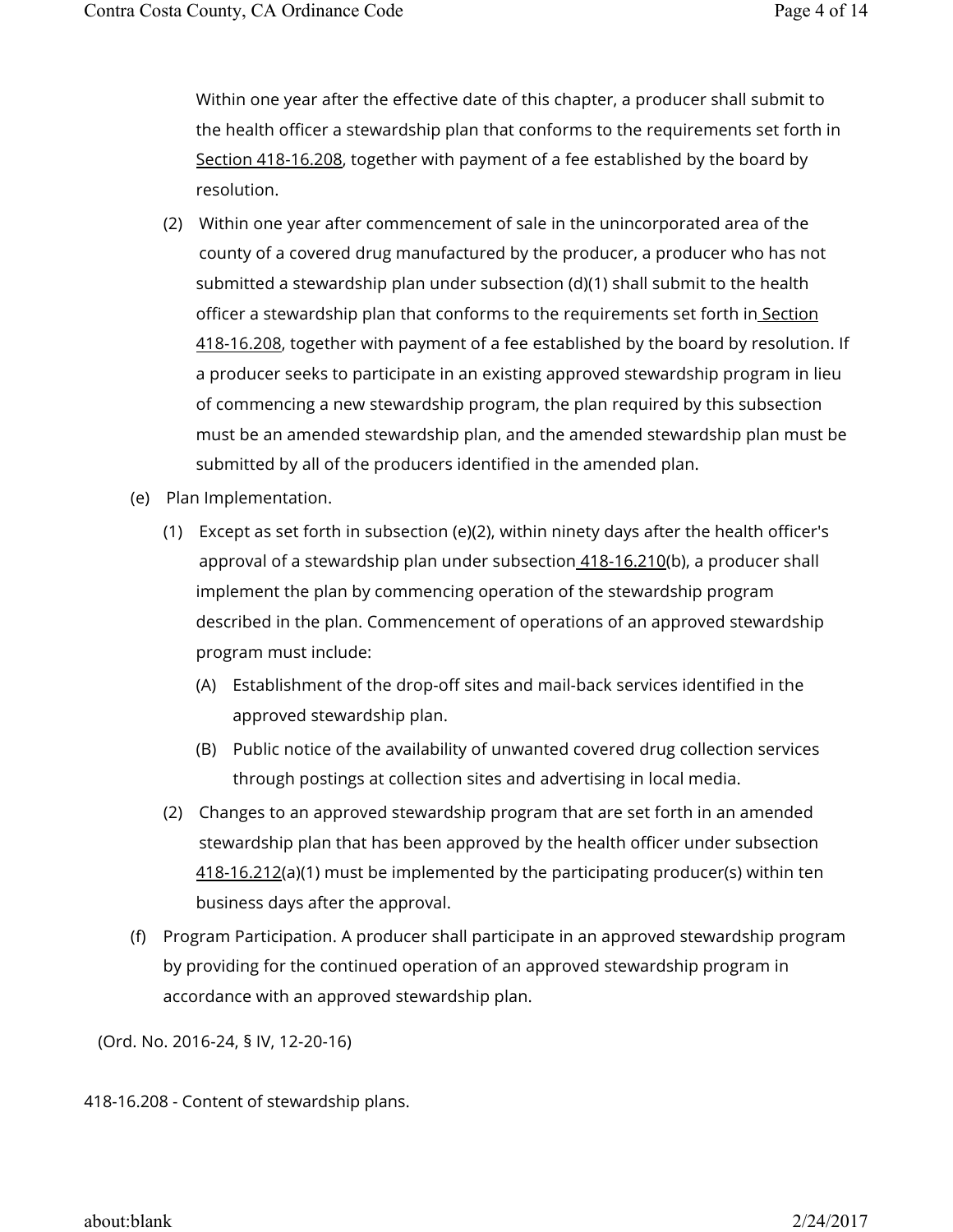A stewardship plan must fully describe a stewardship program. The plan must include all of the following:

- (a) Identification of and contact information for each participating producer.
- (b) Identification of and contact information for the person who will operate the stewardship program.
- (c) Description of a collection system that conforms to<u> Section 418-16.214</u>(a), including a list of all collection methods and collectors, a list of drop-off sites, a description of how any periodic take-back events will be scheduled and located, a description of how mail-back services will be provided and an example of the prepaid, preaddressed mailers that may be used.
- (d) Description of a system for transporting and disposing of the collected unwanted covered drugs that conforms to Section 418-16.216, including identification of, and contact information for, transporters and disposal facilities to be used.
- (e) Description of the policies and procedures to be followed by persons handling collected unwanted covered drugs, including a description of:
	- (1) How the collected unwanted covered drugs will be safely and securely tracked from collection through final disposal;
	- (2) How all persons participating in the stewardship plan will comply with all applicable federal and state laws, rules and guidelines, including but not limited to those of the U.S. Drug Enforcement Administration and State of California Board of Pharmacy.
- (f) Description of measures reasonably calculated to result in the use by county residents of the collection services to be offered under the stewardship program, such as public education and promotional materials, signage, standardized instructions and establishment of a toll-free number and website where collection options may be publicized.
- (g) The short-term and long-term goals of the stewardship program in terms of collection amounts, education, and promotion.
- (h) Description of how the stewardship program will consider:
	- (1) Use of existing providers of pharmaceutical waste services;
	- (2) Separation of covered drugs from packaging to the extent feasible to reduce transportation and disposal costs; and
	- (3) Recycling of drug packaging to the extent feasible.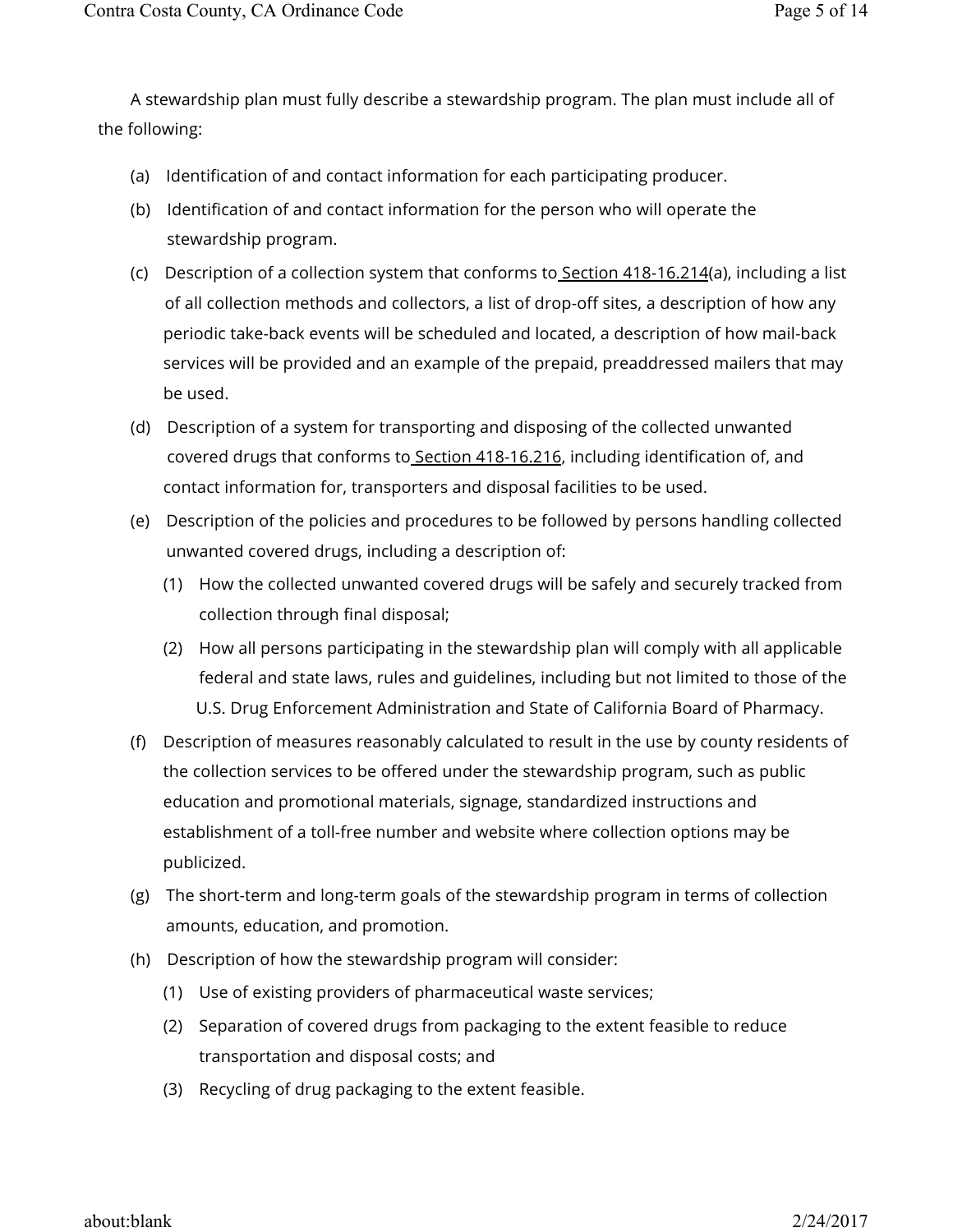418-16.210 - Inspection, approval and rejection of stewardship plans.

- (a) Upon submission of a stewardship plan, the health officer will inspect it for the purpose of determining whether it satisfies the requirements set forth in Section 418-16.208.
- (b) Within ninety calendar days after submission of a stewardship plan, the health officer will either approve or reject the plan. If the plan conforms to the requirements set forth in Section 418-16.208, the health officer will approve the plan and provide written notice to the producer of the approval.
- (c) If the health officer rejects a stewardship plan, the health officer will provide to the producer written notice of the rejection that includes the reasons for the rejection.
- (d) Within sixty calendar days after the date of the written notice of rejection of a stewardship plan for a new stewardship program, the producer shall submit to the health officer a revised stewardship plan that conforms to the requirements set forth in Section 418-16.208, together with payment of a fee established by the board by resolution.
- (e) If the health officer rejects a revised stewardship plan, each producer identified in the plan is in violation of this chapter and will remain in violation of this chapter until the producer commences participation in an approved stewardship program.

(Ord. No. 2016-24, § IV, 12-20-16)

418-16.212 - Changes to existing stewardship programs; new programs.

- (a) Changes.
	- (1) Substantive changes may be made to an existing approved stewardship program only with the prior written approval of the health officer. Substantive changes include changes in the location, number or operating hours of drop-off sites or periodic takeback events; changes in collection methods; changes in mail-back service procedures; changes in the policies or procedures to be followed by persons handling collected unwanted covered drugs; changes required in response to federal, state or local laws or regulations; and changes in stewardship program operators or participating producers. Except as set forth in subsection 418-16.206(d)(2), the participating producers identified in the approved stewardship plan shall submit any proposed substantive changes to the health officer in the form of an amended stewardship plan, along with a written explanation of the change(s) and payment of a fee established by the board by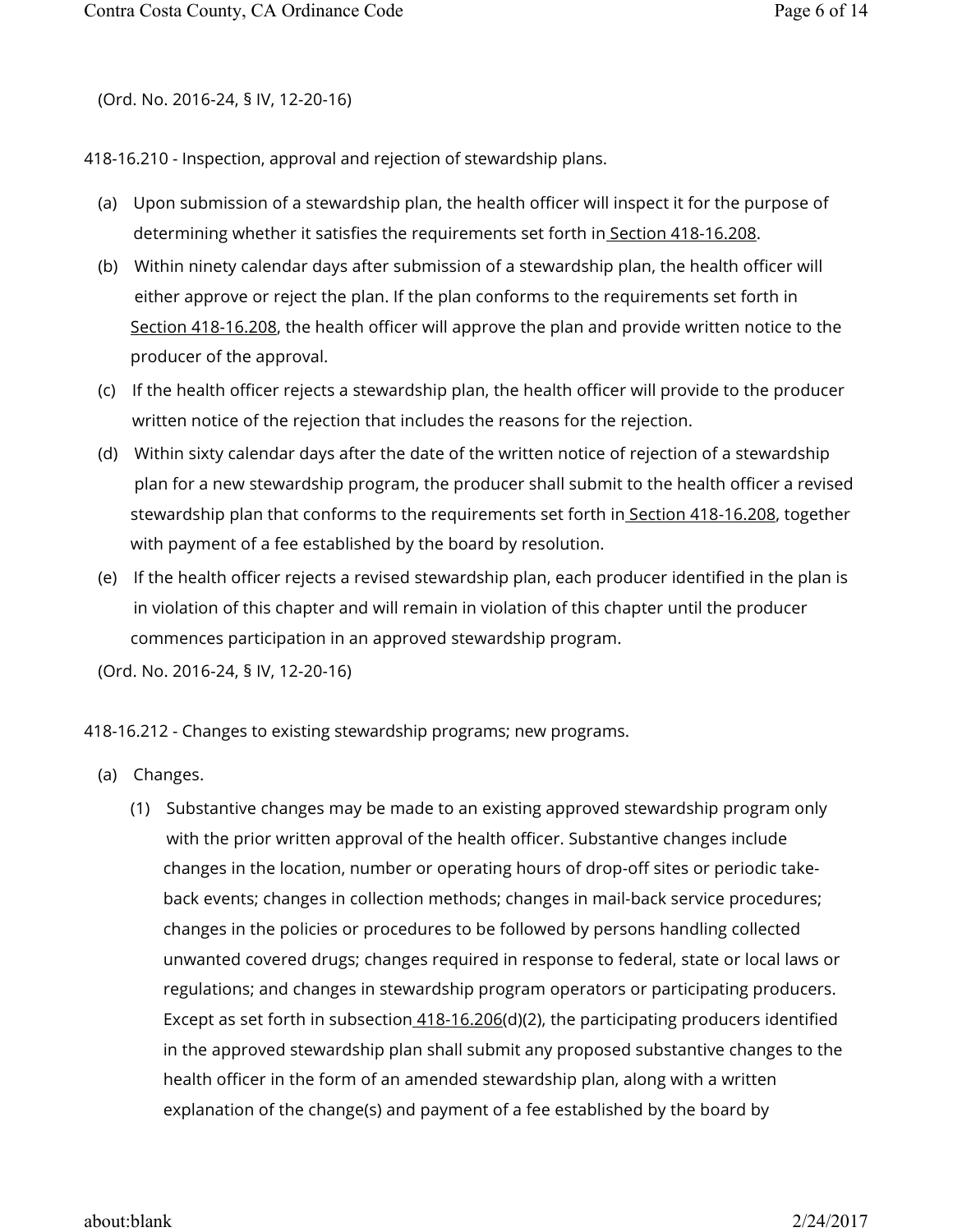resolution. The health officer will approve an amended stewardship plan if it conforms to applicable requirements set forth in Section 418-16.208. If an amended stewardship plan submitted to the health officer under this section is rejected by the health officer for nonconformance with the applicable requirements set forth in Section 418-16.208, the approved stewardship program may continue to operate in accordance with the approved stewardship plan.

- (2) The following non-substantive changes to an approved stewardship program may be made only with twenty days advance written notification by the program operator to the health officer: Changes in location of a collection kiosk within a retail pharmacy; changes in methods of distribution of prepaid, preaddressed mailers used for the mail-back of unwanted covered drugs; changes in contact information for the program operator and participating producers; and changes in the system described in subsection 418-16.208 (d).
- (3) Other than the changes described in subsections (a)(1) and (a)(2), changes may be made to an approved stewardship program without the prior approval of or notification to the health officer.
- (4) An approved stewardship plan that is changed in accordance with this section will be deemed an approved stewardship plan. An approved stewardship program that is changed in accordance with this section will be deemed an approved stewardship program.
- (b) New Programs. After implementation of an approved stewardship program, a participating producer may propose the formation of a new stewardship program by submitting to the health officer a stewardship plan that conforms to the requirements set forth in Section 418-16.208, together with payment of a fee established by the board by resolution.

(Ord. No. 2016-24, § IV, 12-20-16)

418-16.214 - Collection of unwanted covered drugs.

- (a) Collection System Requirements. A stewardship program's collection system must meet all of the following requirements:
	- (1) Provide safe and secure collection services within the unincorporated area.
	- (2) Provide for the operation of at least three drop-off sites in each supervisorial district for the collection of unwanted covered drugs, in locations that allow for convenient and equitable access by residents of the unincorporated areas of those districts, to the greatest extent feasible. If providing for the operation of at least three drop-off sites is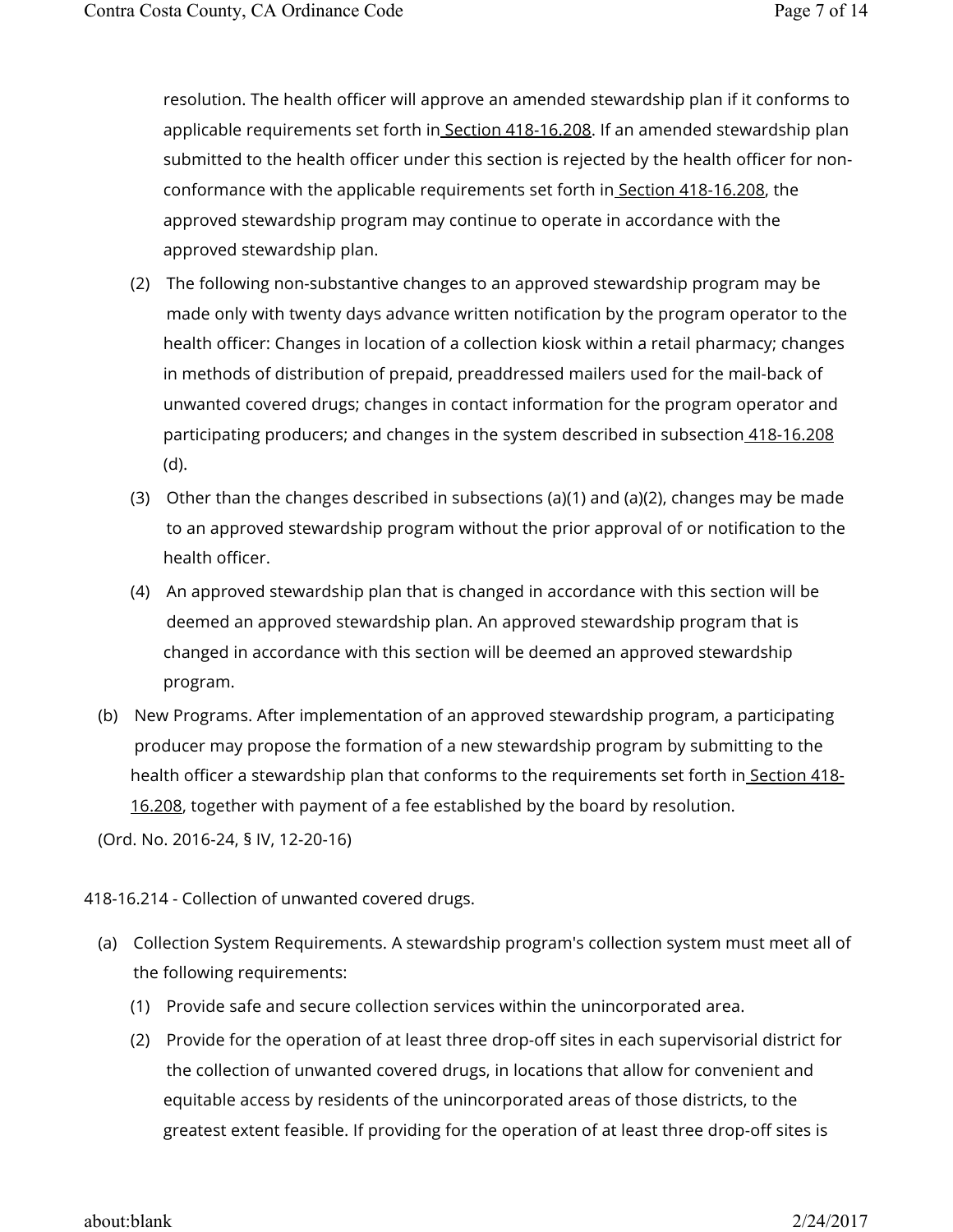not feasible in a supervisorial district, a stewardship program's collection system must provide for the operation of as many drop-off sites in the district as is feasible, in addition to both of the following methods of collection of unwanted covered drugs:

- (A) A free mail-back service that allows for convenient and equitable access by all county residents in the district.
- (B) Periodic take-back events that are at least six hours in length and held once per quarter of each calendar year in at least three locations in the district.
- (3) Give preference to having retail pharmacies and law enforcement agencies serve as collectors.
- (4) Include, as collectors, any retail pharmacy or any law enforcement agency that offers to serve as a collector of unwanted covered drugs and is able to meet the requirements of this chapter within three months of the offer.
- (5) Make available free mail-back services to county residents who are disabled or homebound, in a manner that allows for convenient and equitable access to these services by these persons.
- (b) Collector Requirements.
	- (1) A collector shall operate a drop-off site in accordance with this chapter and all applicable state and federal laws and regulations applicable to the handling of covered drugs.
	- (2) A collector shall accept all unwanted covered drugs from county residents during all hours that the collector is normally open for business.
	- (3) A collector that is not a law enforcement agency shall utilize secure collection bins in compliance with all applicable legal requirements.
- (c) Commencement. The collection of unwanted covered drugs under a stewardship program under this chapter may commence only after the stewardship plan under which the program will operate has been approved by the health officer.
- (d) Nothing in this chapter shall be construed to require any person or government entity to serve as a collector under a stewardship plan.

(Ord. No. 2016-24, § IV, 12-20-16)

418-16.216 - Transport and disposal.

- (a) All unwanted covered drugs that are collected under an approved stewardship program must be transported only by a person who operates under all required permits and licenses.
- (b)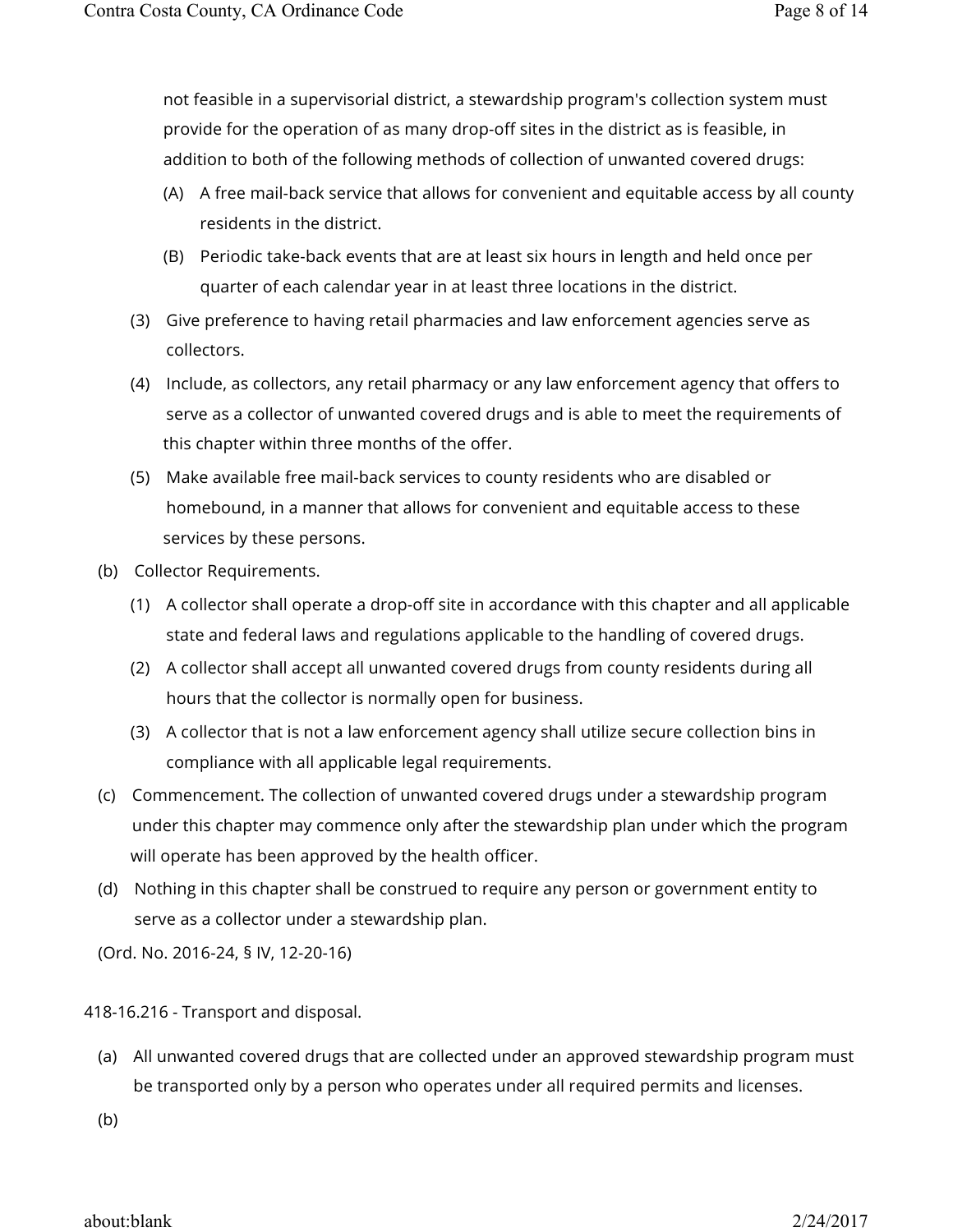All unwanted covered drugs that are collected under an approved stewardship program must be disposed of only at a medical waste facility or hazardous waste facility that operates under all required permits and licenses.

(Ord. No. 2016-24, § IV, 12-20-16)

# 418-16.218 - Reporting.

Within six months after the end of the first twelve-month period of operation of an approved stewardship program, and annually thereafter, the program operator shall submit a report to the health officer that details the following information about program operations during the reporting period:

- (a) A list of all participating producers.
- (b) The weight of all unwanted covered drugs collected, including the weight of unwanted covered drugs collected using each collection method utilized in the program.
- (c) A list of all drop-off sites.
- (d) The number of mailers provided to county residents.
- (e) The locations where mailers were provided, if applicable.
- (f) The dates and locations of collection events held, if applicable.
- (g) A list of all transporters used.
- (h) A list of all facilities to which the collected unwanted covered drugs were transported.
- (i) Any safety or security problems that occurred during collection, transportation or disposal of unwanted covered drugs, and changes made or proposed to alleviate those problems.
- (j) A description of all public education and promotion activities.
- (k) A description of how collected packaging was recycled to the extent feasible; including identification of the recycling facilities used.
- (l) A discussion of the degree of success in meeting the short- and long-term goals of the approved stewardship program, and to the extent goals were not met, plans to achieve those goals in the next reporting period.
- (m) Total expenditures of the approved stewardship program.

(Ord. No. 2016-24, § IV, 12-20-16)

418-16.220 - Costs and fees.

about:blank 2/24/2017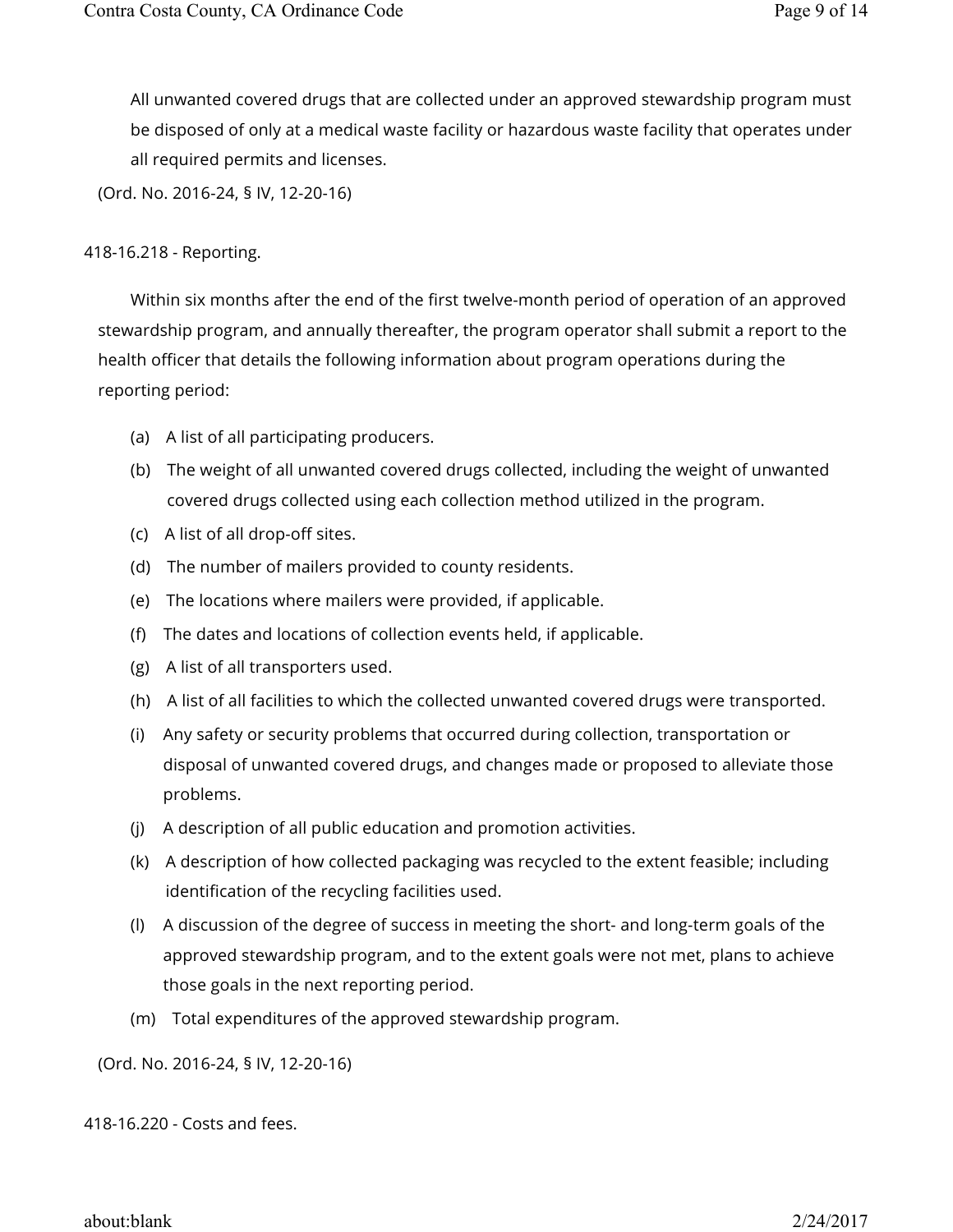- (a) The administrative and operational costs of an approved stewardship program will be the sole responsibility of the participating producer(s), except as set forth in subsection (c).
- (b) No person may charge a point-of-sale fee or point-of-collection fee to recoup any costs of an approved stewardship program.
- (c) Nothing in this chapter shall be construed to require a producer to pay for staff time provided by collectors who agree to participate in an approved stewardship program.
- (d) Revenues from fees paid under this chapter may be used only to pay for the costs incurred by the health officer in the performance of investigations, inspections and audits under this chapter and the administrative enforcement and adjudication thereof.

418-16.222 - Audits, inspections and investigations.

- (a) Audits. The health officer may audit the records of stewardship program for the purpose of enforcing the provisions of this chapter. Upon request of the health officer, the operator of the program shall provide the health officer with access to perform audits of the program's records at reasonable times.
- (b) Inspections and Investigations. Whenever it is necessary to inspect a drop-off site or other property to enforce the provisions of this chapter, or whenever the health officer has cause to believe that there exists on any property any violation of this chapter, the health officer may enter the property to inspect and gather evidence or perform the duties imposed on the health officer by this chapter. Entry may be made at any reasonable time upon advance notice to the owner or occupant of the property. If entry is refused, the health officer is authorized to proceed pursuant to Code of Civil Procedure Section 1822.50 and following, and pursue any and all other remedies provided by law, to secure entry.

(Ord. No. 2016-24, § IV, 12-20-16)

### 418-16.224 - Enforcement.

- (a) The health officer will enforce the provisions of this chapter.
- (b) The health officer is authorized to determine whether a person has violated a provision of this chapter.
- (c)

about:blank 2/24/2017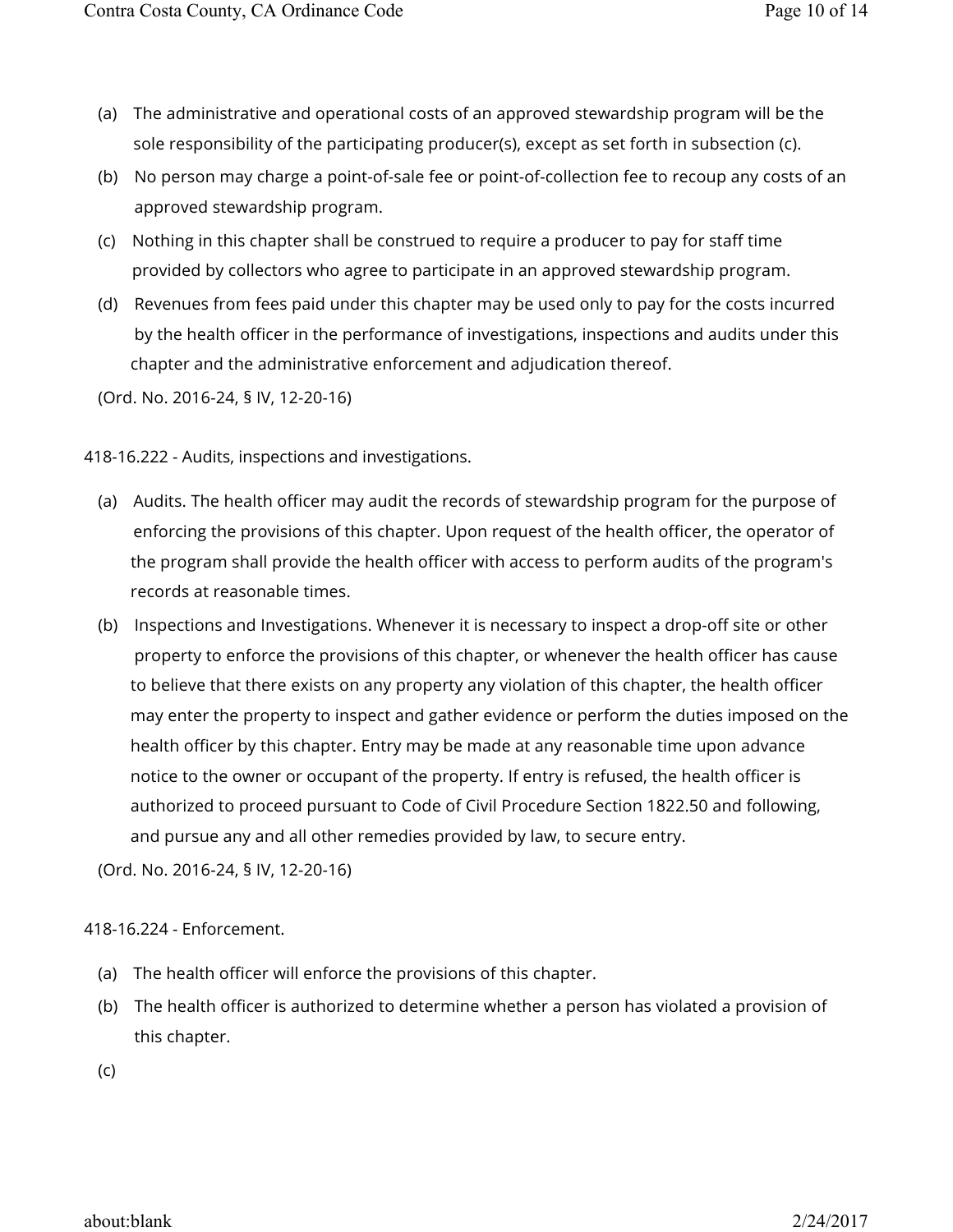If the health officer determines that any person has violated any provision of this chapter, the health officer will first serve a notice of violation on the person who violated it as specified in subsection  $418-16.226(h)$ , and provide an opportunity to the person to cure the violation before any other enforcement action is taken under Section 418-16.226 or other provisions of this Code. The notice of violation will include all of the following information:

- (1) The date of the violation.
- (2) The name of the violator.
- (3) The address or location where the violation occurred.
- (4) The Code section(s) violated and a description of the violation.
- (5) A description of how the violation can be corrected.
- (6) A specified time period, beginning on the service date, within which the violation must be corrected.
- (7) An advisement that the violator may be subject to an administrative fine under this article if the violation is not corrected by the effective date, and the amount of that fine.
- (d) The person shall have thirty calendar days after receipt of the notice, or other time agreed to in writing by the person and the health officer, to correct the violation.

(Ord. No. 2016-24, § IV, 12-20-16)

- 418-16.226 Administrative penalties.
	- (a) Applicability and Authorization.
		- (1) This section provides for administrative fines that the health officer may impose, enforce, and collect to address any violation of this chapter.
		- (2) Remedies under this section are in addition to any other remedy allowed by this Code or applicable law.
	- (b) Definitions. For purposes of this section, the following words and phrases have the following meanings:
		- (1) "Effective date" means the date by which a violation must be corrected, as specified in a notice of violation.
		- (2) "Hearing examiner" means the public health director.
		- (3) "Service date" means the date a notice or decision is served in accordance with subsection (h).
		- (4) "Responsible person" means a person who is determined by the health officer to have violated a provision of this chapter.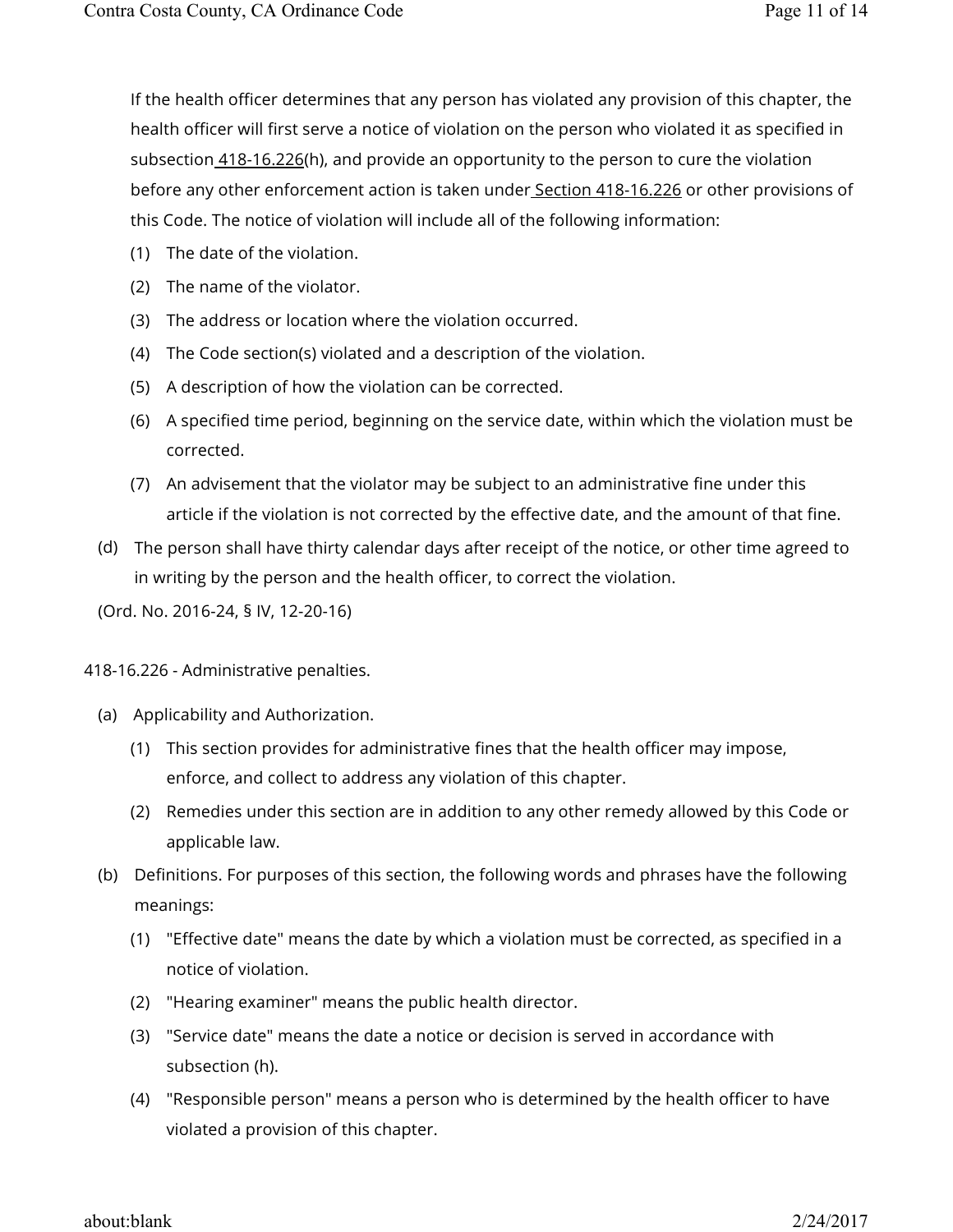- (c) Administrative Fines.
	- (1) Imposition. The health officer may impose an administrative fine on a responsible person if the violation has not been corrected in the time period specified in the notice of violation.
	- (2) Notice of Fine. An administrative fine will be assessed by means of a notice of fine. The responsible person will be served with the notice of fine as specified in subsection (h). The notice of fine will include all of the following information:
		- (A) The date of the violation.
		- (B) The code section(s) violated and a description of the violation.
		- (C) The amount of the fine.
		- (D) An advisement of the right to request a hearing before the hearing examiner, contesting the imposition of the fine.
	- (3) Continuing Violations. Acts, omissions, or conditions in violation of any section of this chapter that continue, exist or occur on more than one day constitute separate violations and offenses on each day. Violations continuing, existing, or occurring on the service date, the effective date, and each day between the service date and the effective date are separate violations.
	- (4) Fine Amounts. The amount of the fine is one hundred dollars for a first violation, two hundred dollars for a second violation of the same provision of this chapter, and five hundred dollars for each additional violation of the same provision within one year.
- (d) Appeals.
	- (1) Any person upon whom an administrative fine is imposed by the health officer may request a hearing pursuant to the procedures set forth in this subsection. The appellant must file a written appeal with the health officer within fifteen calendar days after the service date of the notice of fine. The written appeal must contain:
		- (A) A brief statement explaining who the appealing party is and what interest the appealing party has in challenging the imposition of the fine; and
		- (B) A brief statement of the material facts that the appellant claims supports his or her contention that no administrative fine should be imposed or that an administrative fine of a different amount is warranted.
	- (2) Notice of the hearing will be served on the appellant as specified in subsection (h). The health officer will set the hearing no sooner than twenty days and no later than forty-five days following the service date of the notice of hearing.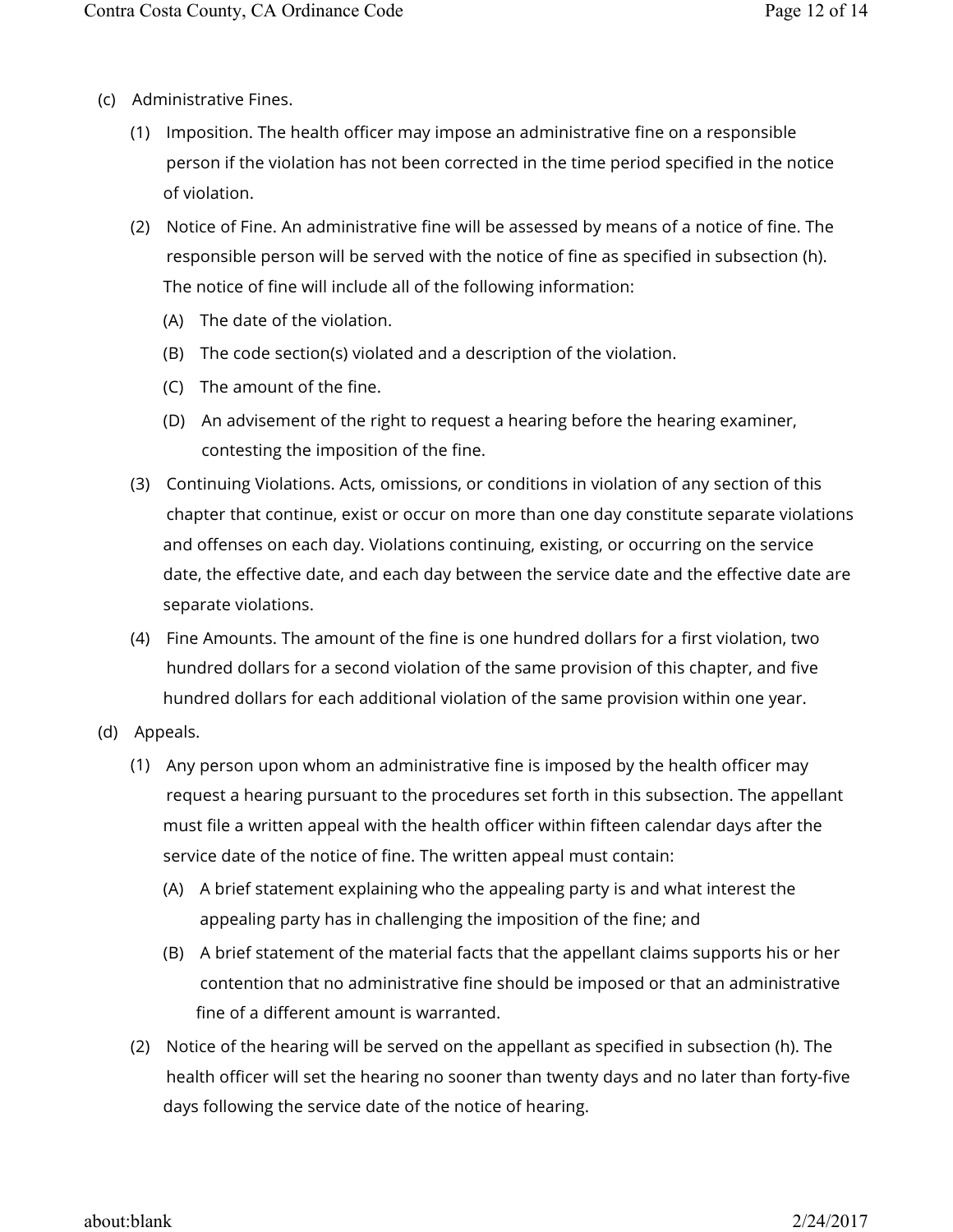- (3) An appeal of an administrative fine imposed for violations of this chapter will be heard by the hearing examiner.
- (4) At the hearing, the appellant will be given the opportunity to testify, and present written and oral evidence.
- (5) An appellant's failure to appear at the hearing shall constitute an abandonment of any defense the appellant may have to the administrative fine.
- (6) After considering the testimony and evidence submitted at the hearing, or after the appellant has failed to appear at the hearing, the hearing examiner will issue a written decision to uphold, modify, or cancel the administrative fine and will list in the decision the reason or reasons for that decision. The decision will be served as specified in subsection (h).
- (e) Final Administrative Order. The imposition of the administrative fine becomes a final administrative order at one of the following times:
	- (1) On the date the notice of fine is served, if the responsible person fails to file a written appeal to the health officer within the time specified.
	- (2) On the date the written decision by the hearing examiner is served, if the responsible person files a written appeal to the health officer within the time specified.
- (f) Payment of the Fine. The fine must be paid to the county within thirty days after the imposition of the administrative fine becomes a final administrative order. Payment of a fine under this article does not excuse or discharge any continuation or repeated occurrence of the violation that is the subject of the notice of fine. The payment of a fine does not bar the county from taking any other enforcement action regarding a violation that is not corrected.
- (g) Collection. If the fine is not paid within thirty days after the imposition of the fine becomes a final administrative order, the county may collect the fine, the county's collection costs, and interest. An administrative fine accrues interest at the same annual rate as any civil judgment, beginning on the twentieth day after the fine becomes a final administrative order. The county may collect by using any available legal means, including but not limited to the following:
	- (1) The county may file a civil action. If a civil action is commenced, the county is entitled to recover all costs associated with the collection of the fine, including those costs set forth in Code of Civil Procedure Section 1033.5.
	- (2) The county may take such other actions as are allowed for enforcement of a civil judgment as provided for pursuant to the Enforcement of Judgments Law, California Code of Civil Procedure Section 680.010 et seq.